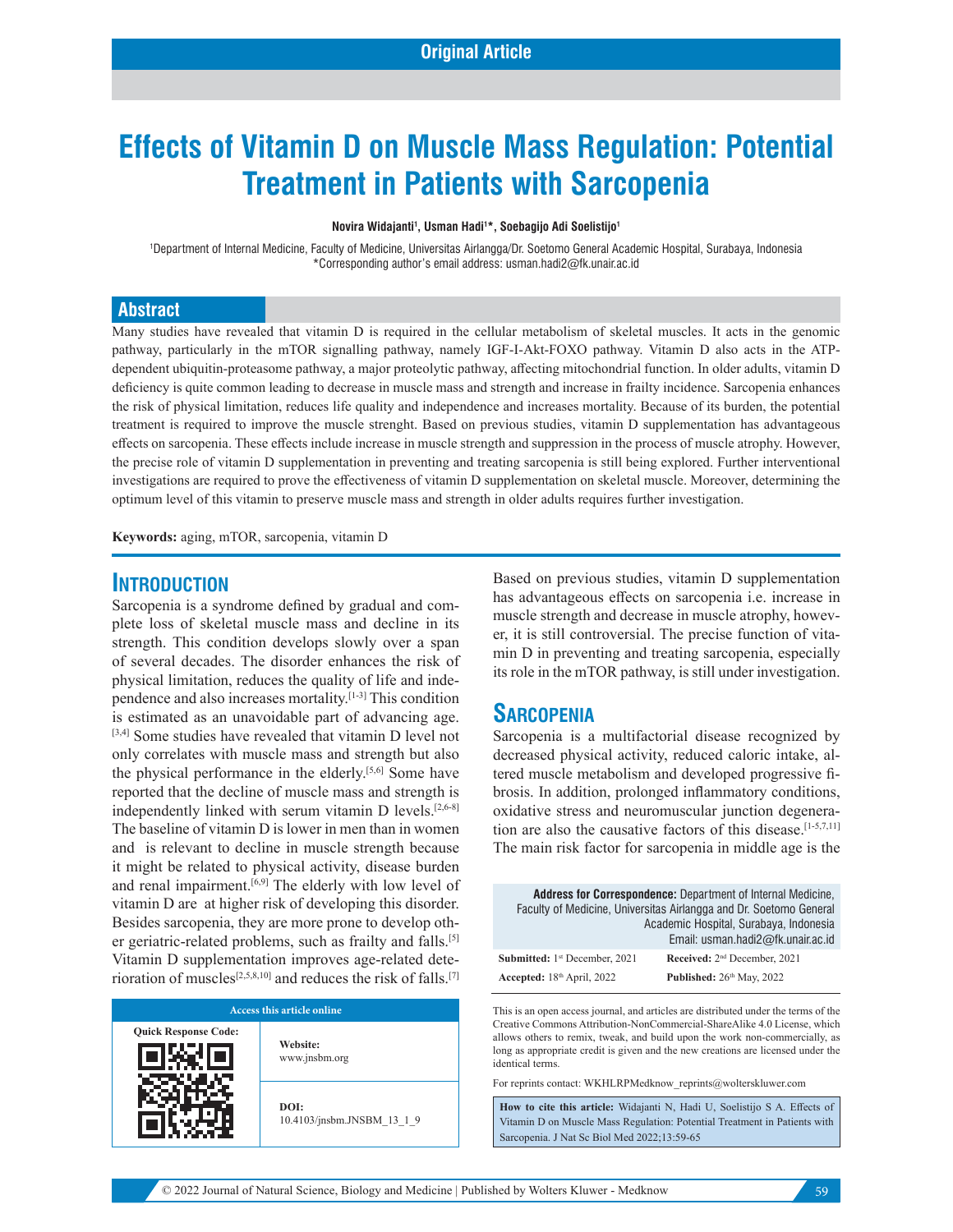lack of physical activity with decreased muscle fiber. Gradually, muscle fiber loss starts at the age of 50 years until it reaches a loss of about 50% by the age of 80. These conditions can also be seen in athletes.[1,3,8] The decrease in muscle mass occurs at the rate of about 0.8% per year in the fourth decade and reaches at about 15% decrease per decade following the sixth decade.<sup>[10]</sup>

Sarcopenia is commonly found in older adults with decreased regulation of protein synthesis and inadequate caloric and protein intake to maintain muscle mass.[1,3] Food consumption is reduced by 25% at the age of 40- 70 years with a significant reduction in the quality of food as well.<sup>3</sup> Decreased protein intake and low vitamin D levels are indicated by diminished muscle mass and strength.<sup>[1,7]</sup> Other than this, lack of physical activity is also known to contribute to sarcopenia. Reduction in muscle fiber and strength are more evident in patients having sedentary lifestyle than those who are physically active.[1,3,6] Physical exercise synergized with protein and essential amino acid consumption can slowdown the decline in age-related muscle mass and its strength.[6]

With increasing age, the concentration of some hormones (growth hormone, insulin-like growth factors, testosterone, thyroid hormone) decreases, leading to muscle mass and strength deterioration. Critical muscle loss is often because of decrease in hormonal anabolism and increase of catabolic signalling mediated by pro-inflammatory cytokines.[3] Some of these inflammatory markers and their associated factors are tumor necrosis factor-alpha (TNF-), interleukin-6 (IL-6) and C-reactive protein (CRP). The age-related inflammation is usually low-grade, continuous, and systemic and it also contributes to tissue degeneration. It occurs due to decreased immunity or exposure to lifelong antigenic provocations, leading to the rise of reactive oxygen species (ROS) and tissue injury. This is followed by release of cytokines which contribute to sarcopenia through the ubiquitin-protease system. Disruption in ed these cytokine-signalling pathways promote inflammatory conditions and drive sarcopenia pathogenesis. This condition results in anabolic resistance, indicating that physiological protein synthesis of skeletal muscle in older adults is below muscle maintenance level.[1]

Histologically, sarcopenic conditions affect the type II muscle fibers in conjunction with the decreased amount, size, (of the muscle) and mitochondria number.<sup>[1]</sup> In humans, satellite cell content decreases with age especially in the type II muscle fibers. These cells have an essential role in the renewal, restoration and hypertrophy of the fibers. The loss of satellite cells is related to the sarcopenia process, impaired muscle adaptive response to anabolic stimuli, or both.<sup>[12]</sup> Type II muscle fibers which are required during high-intensity anaerobic activity, provoke fast muscle contraction rate. There are two main subtypes of these muscle cells; type IIA are an intermediate between type I, a slow-twitch with aerobic metabolism, and type II, while type IIB are fast-twitch glycolytic characterized by high power and low endurance. Type II muscle fibers are essential for the elderly, athletes and young adults.[6]

The European Working Group on Sarcopenia in Older People (EWGSOP2) revised the initial definition of sarcopenia based on scientific and clinical indications. The latest consensus has three critical points. First, the main sarcopenia characteristic focuses on muscle strength weakness which is evaluated by the grip strength test (cut-off point <27 kg for men and <16 kg for women). In case of the chair-standing test time, the cut-off point is >15 seconds for five times in both sexes. Diagnosis is confirmed by the low muscle mass, measured by appendicular muscle mass with a cut-off point <20kg for men and <15kg for women. Additionally, severe sarcopenia is identified by the low physical performance, which is evaluated by a gait speed test having a cut-off point < 0.8 meters per second. Second, the clinical algorithms used to diagnose, confirm and determine the severity of sarcopenia are updated. Last, the measurement indicators for identifying and defining sarcopenia with different cut-off points are provided.<sup>[1,6,13]</sup>

Sarcopenia evaluation needs objective measurement of muscle strength and mass. The methods used to measure muscle strength include grip strength and chair-standing tests, while muscle mass is measured through calf circumference, bioimpedance analysis (BIA) and dual-energy X-ray absorptiometry (DXA). BIA and DXA are suggested to be the gold standard due to their accuracy and universal availability. They are also the only radiological tools which accept borderline values for diagnosing sarcopenia. EWGSOP2 suggested using magnetic resonance imaging (MRI) and computed tomography (CT), however, both these tools are insensitive or non-specific for assessing this disease.<sup>[1,13]</sup> In addition, profit is reported that measuring muscle mass through deuterated creatinine is more reliable and correlates better with physical activity.[1]

Because of the various evaluation methods, cut-off points and standards, diagnosis sarcopenia can be challenging. Significant variations in the prevalence of sarcopenia such as community-dwelling, hospitalization and home nursing make it challenging to promote preventive practices or therapeutic protocols and demand a focused and individual-centred approach.[1]

#### **VITAMIN D**

In humans, vitamin D production mainly occurs in skin under radiance ultraviolet light as the foremost pathway and provides 80% to 100% of the body's requirements.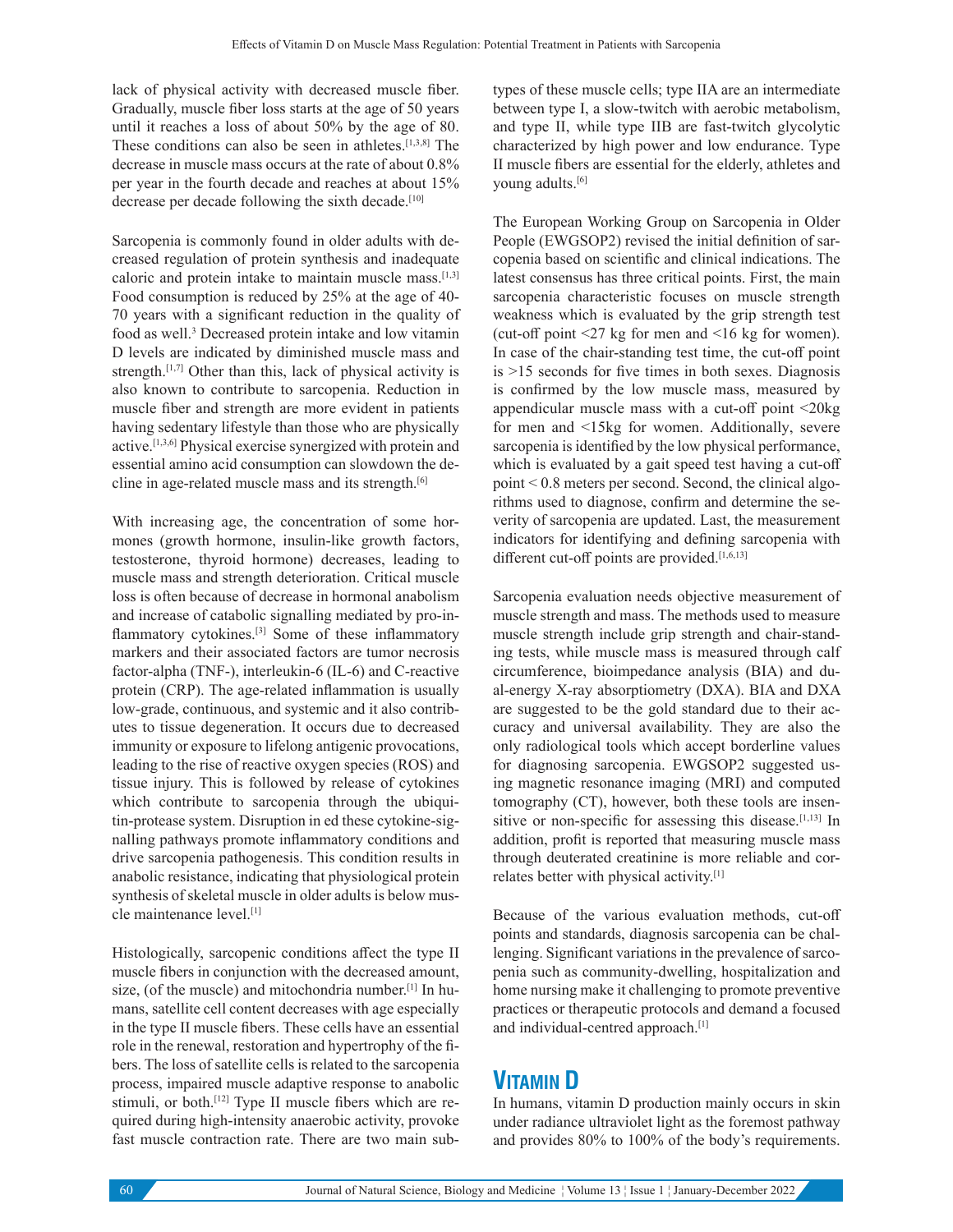[2,10] Vitamin D functions in calcium homeostasis by regulating intestinal calcium absorption and maintaining serum calcium and phosphate concentrations.<sup>[14]</sup> Some factors can affect the rate of vitamin D synthesis such as season, latitude, sun exposure, using sunscreen and clothes, ethnicity, skin pigmentation and age. The liver converts cholesterol vitamin D precursor i.e. 7-dehydrocholesterol or pro-vitamin D. When exposed to solar radiation, it is converted into pre-vitamin D which through thermic isomerization, is converted to vitamin D, returning vitamin D-binding protein to the liver. The hydroxyl group adheres to the carbon atom 25 in 25-hydroxyvitamin D or calcidiol which is released into the circulation and undergoes activation in the kidney. In the kidney, 1-alpha-hydroxylase converts calcidiol into its active form i.e. calcitriol which is administered to various tissues, including skeletal muscle.[6,10,15]

The two main forms of vitamin D are ergocalciferol (vitamin D2), which comes from plants and cholecalciferol (vitamin D3), which comes from animals. Liver, fish liver oil, fatty fish such as salmon and tuna, eggs and any fortified foods such as milk, cereals and juices are sources of vitamin D3 whereas ergocalciferol can be obtained from mushrooms like shitake. [2,6,10,15]

Administering the optimal vitamin D concentration for the benefits of muscle metabolism and regeneration is still challenging. Maintaining bone health and modulating immunity requires different levels of serum vitamin D. According to bone-centered guidelines, a calcidiol target is 20ng/ml (50nmol/L) and recommended dose of vitamin D supplementation varies from 400 to 800 IU depending on age.<sup>[10]</sup>

The role of vitamin D in muscle was first explained by the discovery of vitamin D receptor (VDR), which was first detected in intestinal cells and then detected in many body cells, including skeletal muscle cells.[7,10,14] The presence of VDR in many tissues indicates an association between vitamin D and various disorders such as obesity, insulin resistance, metabolic syndrome, type II diabetes mellitus, cardiovascular risk, alzheimer's disease, depression and cancer.[14] Vitamin D works by binding its active form to the VDR and this vitamin D signalling through VDR regulates myoblast proliferation and differentiation.[2] The VDR expression is found higher in satellite cells than mature muscle fibers, however, it constantly varies over life. With age, VDR expression decreases which possibly contributes to diminished muscle strength. The role of vitamin D is crucial in the early stages of muscle growth and becomes less critical in muscle physiology at an older age.<sup>[6,10]</sup>

Low vitamin D levels correlate with low physical performance; specifically, serum levels <10 ng/mL in older adults exhibit poorer performance than others.[6] Low

levels of this vitamin in the elderly are also correlated with an enhanced incidence of frailty.[7]

# **VITAMIN D SIGNALLING IN ANABOLIC AND CATABOLIC PATHWAYS**

Vitamin D plays an important role in skeletal muscle cell metabolism that regulates calcium homeostasis as an indispensable constituent in the cytosol and mitochondria interplay.[14] Through its active metabolite activity, vitamin D maintains the balance of calcium and phosphorous. So, vitamin D is essential in regulating and contracting skeletal muscles.[14,16]

The three main proteolytic pathways regulating skeletal muscle atrophy are the ATP-ubiquitin-dependent system, the lysosomal system and the cytosolic calcium-activated system. Some studies showed increased expression of the enzyme E2-ubiquitin conjugate and two muscle-specific E3 ligases in vitamin D-deficient muscle. In addition, the expression of muscle atrophy F-box-protein (MaFbx) and muscle ring finger protein (MuRF1) was also found doubled in vitamin D-deficient muscle. These proteins provide specific substrates in the ATP-dependent ubiquitin-proteasome pathway (UPP) and are believed to be responsible for significant intracellular proteolysis in the muscle atrophy progression. On the other hand, several studies have revealed that muscle wasting due to vitamin D deficiency do not change the activity of lysosomal enzymes and calpain.[14,16,17]

Signalling pathways involved in vitamin D action in muscles also demand steroid receptor coactivator complexes (Src) and non-receptor tyrosine kinases for activating mitogen-activated protein kinase (MAPK) in various tissue organs. Another study showed that non-receptor tyrosine kinase and Src activation coincided with the interaction between Src kinase and 1,25(OH)2D3-induced VDR in chicken muscle cells. Activated Src is needed to activate vitamin D-dependent extracellular signal-regulated kinases 1 and 2 (ERK1/2) and p38 MAPK in skeletal muscle myoblasts. MAPK signaling is essential for maintaining skeletal muscle mass because inhibition of this signaling cascade drives muscle atrophy. In particular, inhibited ERK1/2 signaling would provoke myotube atrophy, up-regulate atrophic markers of MaFbx and MuRF and down-regulate phosphorylation of protein kinase B (PKB/Akt) with its downstream kinases. Akt and its downstream signaling cascade simultaneously increase protein synthesis and decrease protein breakdown to regulate muscle hypertrophy. The activation of Akt induced by calcitriol in skeletal muscle myoblasts is also mediated by Src.<sup>[14,16]</sup>

Signalling of ERK mediated by IGF-I contributes to muscle hypertrophy. Several studies showed that IGF-I triggers the expression and activity of hydroxylase-1 al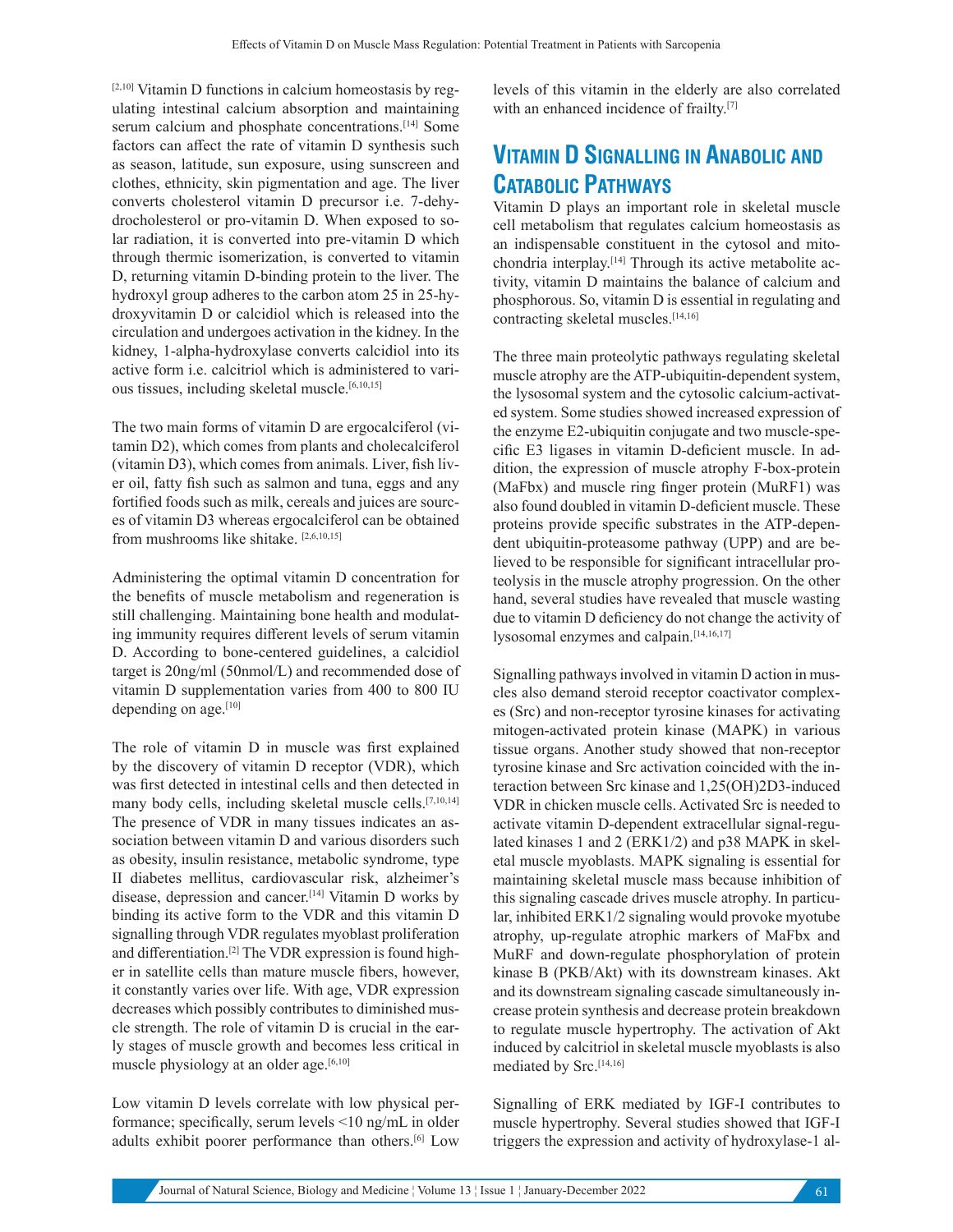pha to produce 1alpha,25(OH)2D3 in the kidney, causing an increase in the level of 1,25(OH)2D3 in the blood. On the other hand, serum levels of IGF-I are increased with vitamin D administration in adults. Activated IGF-I causes a hypertrophic or a supportive impact on muscle fibers and their function. During endurance training, IGF-I signalling induces anabolism through the IGF-I-Akt-FOXO pathway.[14,16] Akt regulates protein metabolism through the IGF-I-Akt-FOXO pathway, specifically through mammalian target of rapamycin (mTOR) for synthesis and transcription of the forkhead box O (FOXO) family.[14,16] One of the downstream effectors of Akt and mTOR is identified to be a significant regulator of cell growth and a fundamental sensor of nutrient state. [18] FOXO is a significant regulator of the ubiquitin-proteasome system that regulates muscle-specific E3 ligases directly. FOXO3, a member of FOXO, suppresses protein synthesis, whereas Akt suppresses protein breakdown to anabolic effect.[14,16,17,19]

Based on the evidence that low energy can increase the FOXO1 gene expression, mice with FOXO1 overexpression in genetically modified skeletal muscle develop muscle atrophy.[15] After vitamin D intervention, enhanced VDR signalling represses the expression, activity and nuclear translocation of FOXO1which mediates VDR-null signaling in skeletal muscle and promotes muscle atrophy development.<sup>[14,16]</sup> Thus, vitamin D might repress the activity of atrophy-associated transcription factors.

Activation of mTOR occurs due to vitamin D-dependent suppression of FOXO1 through the serine/threonine kinase which belongs to protein kinase family phosphatidylinositol-3-kinase (P13K). Besides mediating protein synthesis and cell growth, mTOR kinase primarily regulates cellular metabolism, protein synthesis and cell turnover. These kinases have two types of complexes i.e. mTORC1, which is adhered to the Raptor protein and mTORC2, which is adhered to the Rictor protein. Modulation of mTOR activity due to pharmacological and genetic interventions significantly increases muscle size and function.[4,17,20,21] In addition, several studies have shown mTORC1 to signal protein breakdown to regulate increased protein synthesis. Autophagic flux during catabolic conditions in skeletal muscle is principally regulated by the transcription factor FOXO, whereas autophagy under basal states is modulated by mTORC1.[4,21]

## **VITAMIN D DEFICIENCY AND MUSCLE MASS**

Vitamin D deficiency in the elderly is common and discovered worldwide for several causes including decreased skin synthesis, limited daily sun exposure, limited outdoor activities and reduced vitamin D intake. In addition, numerous conditions such as chronic renal failure, hepatic impairment or gastrointestinal malabsorption are also the reasons of deficiency of this vitamin.  $[2,6,10,15]$  Recent guidelines state concentrations <30ng/mL as vitamin D insufficiency and <20 ng/mL as vitamin D deficiency.[2,10,14,15]

The action of vitamin D is mediated by binding its active form to the VDR to increase muscle fiber size. The number of VDR in muscle tissue is reduced by advancing age, followed by a poor functional response to vitamin D leading to a decline in muscle mass and strength. $[6,10]$ A study reported smaller muscle fiber in VDR-null mice as compared to wild-type mice. The same study also reported quicker waste of muscle mass in VDR-null mice at eight weeks of age than wild-type mice. It suggests a role for the center and trophic functions of the VDR in muscle fibers.[2,6]

Research in rats reported that vitamin D deficiency for twelve months induces the features of sarcopenia including inadequate anaerobic capacity, lower lean mass, less fiber cross-sectional area tendency and impaired gait. Another investigation on vitamin D-deficient mice showed enhanced atrophy-associated atropine-1 expression and differential miR-26a-associated expression of muscle regulation. These studies suggest association between vitamin D insufficiency or deficiency and muscle atrophy however, the related mechanisms require further study.[14]

Prolonged vitamin D deficiency likely provokes VDR ablation and reactive oxygen species (ROS) formation and disrupt mitochondrial function, ultimately leading to muscle atrophy.[14,16] Besides regulating mitochondrial dynamics and function, vitamin D may also directly evoke mitochondrial ROS. The link between VDR and ROS signalling and antioxidants are complex. Vitamin D deficiency enhances ROS-mediated cytotoxicity which significantly causes oxidative stress in skeletal muscle. At normal level, ROS is essential for skeletal muscle signalling after cell injury, but it can be destructive to the muscle itself at an excessive level. In skeletal muscles having vitamin D deficiency, lipid and protein oxidation increases, and antioxidant enzyme activities are disturbed.[22] Although the exact mechanism regarding vitamin D regulating oxidative stress is unexplained,[14,16] yet, some studies have confirmed that vitamin D manages oxidative capacity through binding of activated vitamin D to the VDR in skeletal muscle.[22,23]

A study showed that vitamin D could induce peroxisome proliferator-activated receptor-gamma coactivator (PGC-1alfa) synthesis due to ROS generation in muscle. The oxygen consumption rate of skeletal muscle cells increases following vitamin D treatment, proving that vitamin D controls mitochondrial oxygen consumption and dynamics<sup>[15]</sup> and mitochondrial enzyme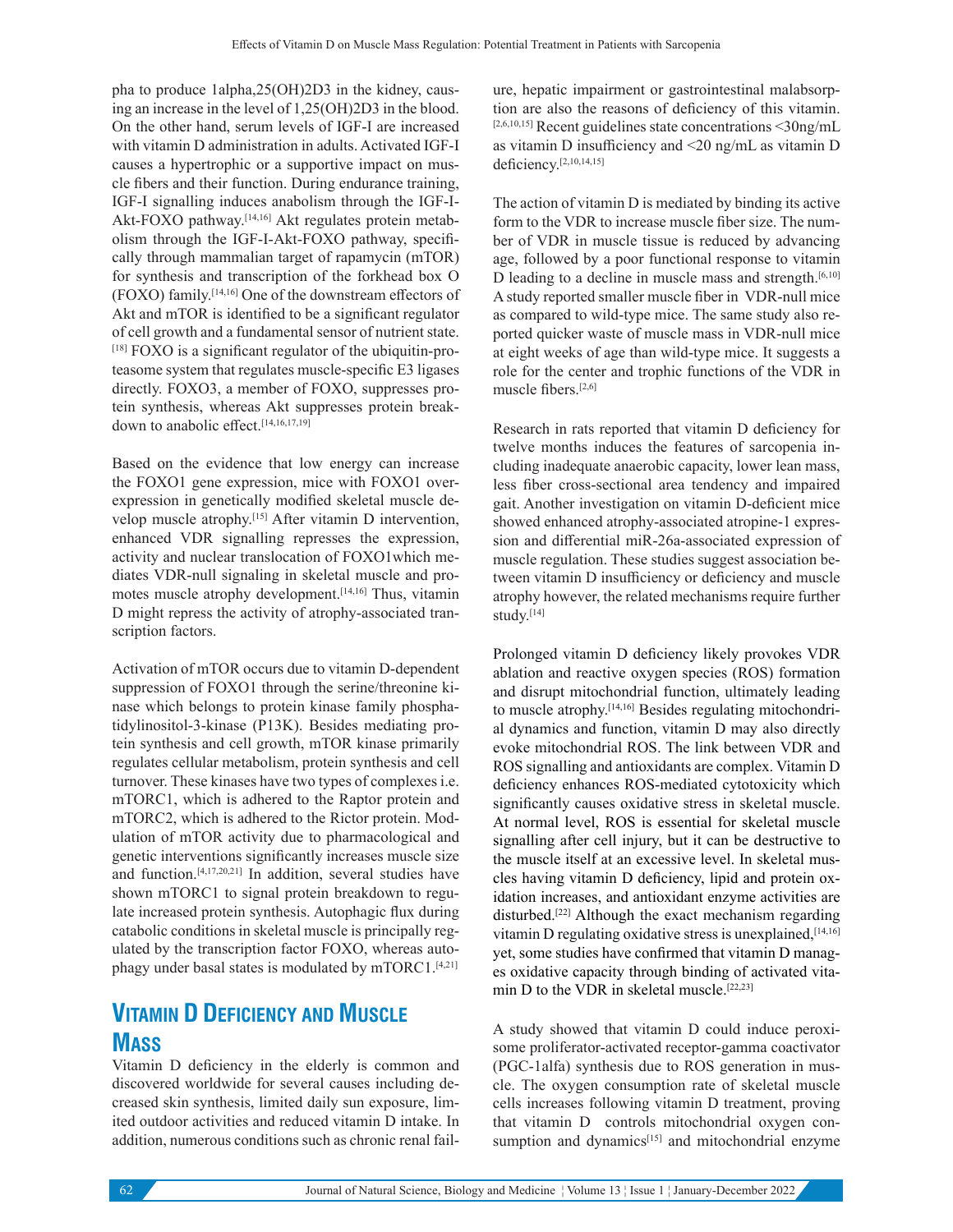function.[8] Therefore, vitamin D is thought to reduce muscle atrophy by improving mitochondrial function.<sup>[16]</sup> In addition to its function in mitochondrial biogenesis, increased PGC-1α prevents the transcriptional activity of FOXO3a,.[1,14,16,17] Thus, vitamin D activity in skeletal muscle can be through the IGF-1/Akt/FOXO3 pathway or PGC-1α and FOXO3a independently.[16]

 A study reported a decrease in ATP production of mitochondria in VDR-knockdown C2C12 myoblasts. It supports the hypothesis that lack of vitamin D signaling at the VDR may lower ATP availability. Another study showed that difficulty in muscle regeneration is due to the loss of mitochondrial capacity.[22,23]

Studies of VDR ablation suggest that vitamin D regulates oxidative capacity independently of any changes in mitochondrial density and electron transport system (ETS) protein abundance. ETS is a protein complex in the inner membrane of mitochondria which is involved in oxidative phosphorylation. A study showed that VDR-knockdown in C2C12 myotubes increases optic atrophy 1 (OPA1) abundance, which is suggested to be a compensatory mechanism to recover mitochondrial function decline due to vitamin D deficiency.[22,23] OPA1 mediates the inner membrane fusion of mitochondria, resulting in more giant mitochondria and increasing its oxidative capacity. Interestingly, a study showed an increase in OPA1 expression after vitamin D supplementation in vitamin D deficient mice with statin-induced myopathy. The same results were also observed in human skeletal muscle cells treated with vitamin D.[22]

Several studies revealed that treating vitamin D deficiency using cholecalciferol increases the maximal rate of mitochondrial oxidative phosphorylation as measured by 31P-NMR spectroscopy.[8,14] The rate of oxidative phosphorylation depends on various factors including mitochondrial amount and components, oxidative enzyme content and vascular supply of substrate and oxygen.<sup>[14]</sup> Several studies also reported that treating vitamin D deficiency with 3,200 IU/day five times a week of vitamin D supplementation would improve myopathy symptoms and repair mitochondrial fatigue in skeletal muscle in low back pain. . There is increased activation of citrate synthase, a quantitative enzyme marker in the intact mitochondria, approximately 40% higher in the paraspinal muscle after supplementation. Moreover, the increased protein content of PGC-1α, a transcriptional coactivator, is also observed. $[14,16]$  Other than this, the oxygen consumption rate of skeletal muscle cells increases following vitamin D treatment, proving its role in controlling mitochondrial oxygen consumption and dynamics[15] and mitochondrial enzyme function.[8] Therefore, vitamin D is thought to reduce muscle atrophy by improving mitochondrial function.[16]



Figure 1. Role of vitamin D in anabolic and catabolic pathways.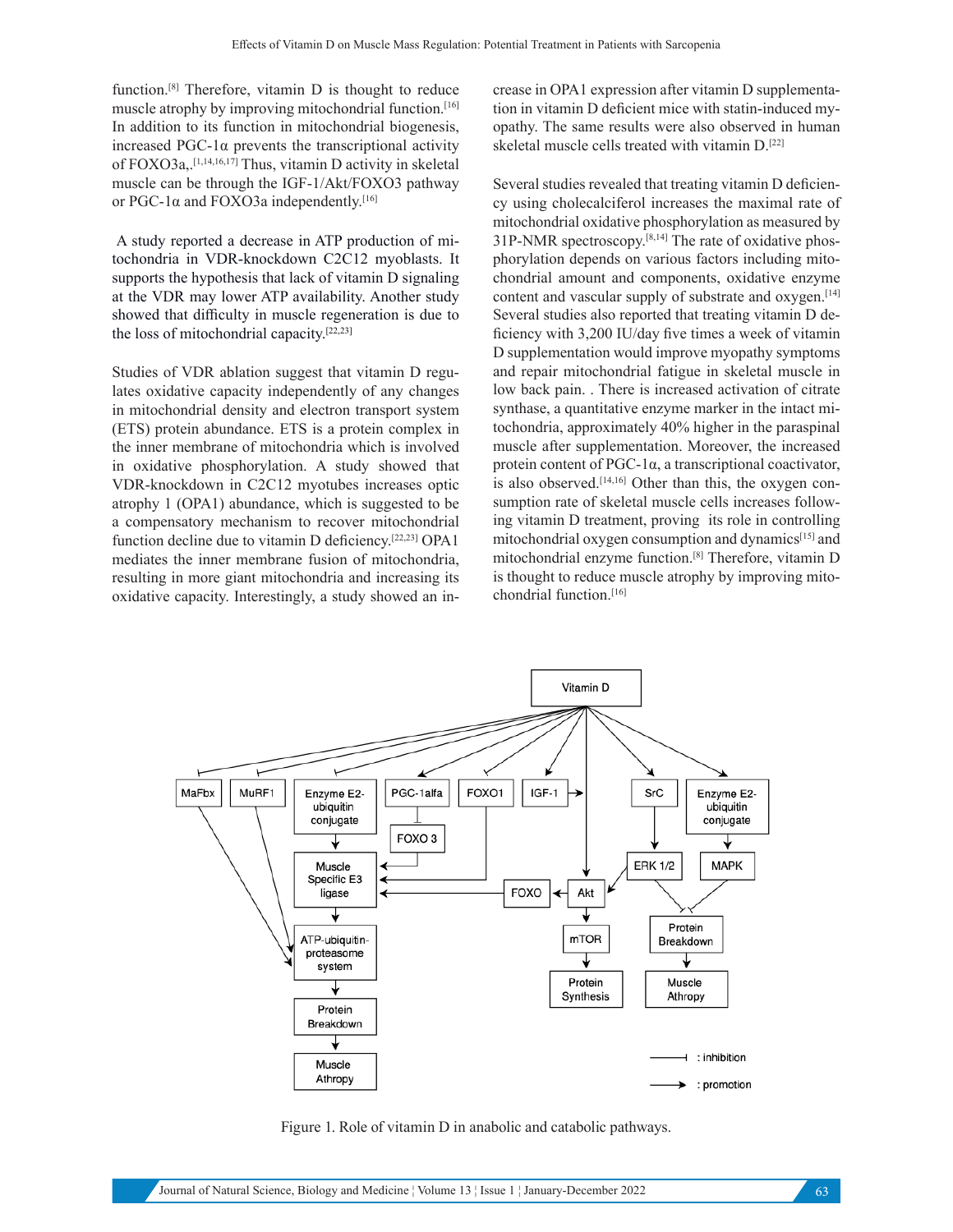# **CONCLUSION**

Vitamin D is involved in anabolic and catabolic processes in skeletal muscle cells. Vitamin D supplementation has advantageous effects in sarcopenia, such as rise in muscle strength and decrease in the process of muscle atrophy. However, the precise function of vitamin D supplementation in preventing and treating sarcopenia is yet under examination. Further interventional investigations are required to prove effectiveness of vitamin D supplementation on skeletal muscle. Determining its optimum level to preserve muscle mass and strength to support physical function in older adults requires further investigation. Considering that vitamin D deficiency is experienced in older adults with its biological impact on skeletal muscle metabolism, clinicians are advised to evaluate its levels in sarcopenic patients. The clinicians should decide to start oral supplementation for any elderly with vitamin D deficiency.

## **AUTHOR CONTRIBUTION**

Novira Widajanti was involved in the conception and design, drafting of the manuscript and writing the manuscript to the final paper. Usman Hadi was involved in drafting the manuscript, revision and final approval. Soebagijo Adi Soelistijo was involved in the revision and final approval of the manuscript.

### **ACKNOWLEDGMENT**

Roudhona Rosaudyn contributed to editing and translating the manuscript.

# **CONFLICT OF INTEREST**

The authors have no conflict of interest to declare.

### **FUNDING**

No funding or grant support.

#### **REFERENCES**

- 1. Papadopoulou SK. Sarcopenia: A Contemporary Health Problem among Older Adult Populations. Nutrients. 2020; 12(5): 1293. doi: https://doi. org/10.3390/nu12051293.
- 2. Wagatsuma A, Sakuma K. Vitamin D signaling in myogenesis: potential for treatment of sarcopenia. Biomed Res Int. 2014; 2014: 121254. doi: https:// doi.org/10.1155/2014/121254.
- 3. Dhillon RJ, Hasni S. Pathogenesis and Management of Sarcopenia. Clin Geriatr Med. 2017; 33(1): 17- 26. doi: https://doi.org/10.1016/j.cger.2016.08.002.
- 4. Sakuma K, Aoi W, Yamaguchi A. The intriguing regulators of muscle mass in sarcopenia and muscular dystrophy. Front Aging Neurosci. 2014; 6: 230. doi: https://doi.org/10.3389/fnagi.2014.00230.
- 5. Yang A, Lv Q, Chen F, et al. The effect of vitamin D on sarcopenia depends on the level of physical activity in older adults. J Cachexia Sarcopenia Muscle. 2020; 11(3): 678-89. doi: https://doi. org/10.1002/jcsm.12545.
- 6. Remelli F, Vitali A, Zurlo A, Volpato S. Vitamin D Deficiency and Sarcopenia in Older Persons. Nutrients. 2019; 11(12): 2861. doi: https://doi.org/10.3390/ nu11122861.
- 7. Robinson S, Cooper C, Aihie Sayer A. Nutrition and sarcopenia: a review of the evidence and implications for preventive strategies. J Aging Res. 2012; 2012: 510801. doi: https://doi.org/10.1155/2012/510801.
- 8. Zhang L, Quan M, Cao ZB. Effect of vitamin D supplementation on upper and lower limb muscle strength and muscle power in athletes: A meta-analysis. PLoS One. 2019; 14(4): e0215826. doi: https://doi.org/10.1371/journal.pone.0215826.
- 9. Granic A, Hill TR, Davies K, et al. Vitamin D Status, Muscle Strength and Physical Performance Decline in Very Old Adults: A Prospective Study. Nutrients. 2017; 9(4): 379. doi: https://doi.org/10.3390/ nu9040379.
- 10. Garcia M, Seelaender M, Sotiropoulos A, Coletti D, Lancha AH, Jr. Vitamin D, muscle recovery, sarcopenia, cachexia, and muscle atrophy. Nutrition. 2019; 60: 66-69. doi: https://doi.org/10.1016/j.nut.2018.09.031.
- 11. Ham AS, Chojnowska K, Tintignac LA, et al. mTORC1 signalling is not essential for the maintenance of muscle mass and function in adult sedentary mice. J Cachexia Sarcopenia Muscle. 2020; 11(1): 259-73. doi: https://doi.org/10.1002/jcsm.12505.
- 12. Snijders T, Bell KE, Nederveen JP, et al. Ingestion of a Multi-Ingredient Supplement Does Not Alter Exercise-Induced Satellite Cell Responses in Older Men. J Nutr. 2018; 148(6): 891-99. doi: https://doi. org/10.1093/jn/nxy063.
- 13. Cruz-Jentoft AJ, Bahat G, Bauer J, et al. Sarcopenia: revised European consensus on definition and diagnosis. Age Ageing. 2019; 48(1): 16-31. doi: https://doi.org/10.1093/ageing/afy169.
- 14. Dzik KP, Kaczor JJ. Mechanisms of vitamin D on skeletal muscle function: oxidative stress, energy metabolism and anabolic state. Eur J Appl Physiol. 2019; 119(4): 825-39. doi: https://doi.org/10.1007/ s00421-019-04104-x.
- 15. Uchitomi R, Oyabu M, Kamei Y. Vitamin D and Sarcopenia: Potential of Vitamin D Supplementation in Sarcopenia Prevention and Treatment. Nutrients. 2020; 12(10): 3189. doi: https://doi. org/10.3390/nu12103189.
- 16. Dzik KP, Skrobot W, Kaczor KB, et al. Vitamin D Deficiency Is Associated with Muscle Atrophy and Reduced Mitochondrial Function in Patients with Chronic Low Back Pain. Oxid Med Cell Longev. 2019; 2019: 6835341. doi: https://doi. org/10.1155/2019/6835341.